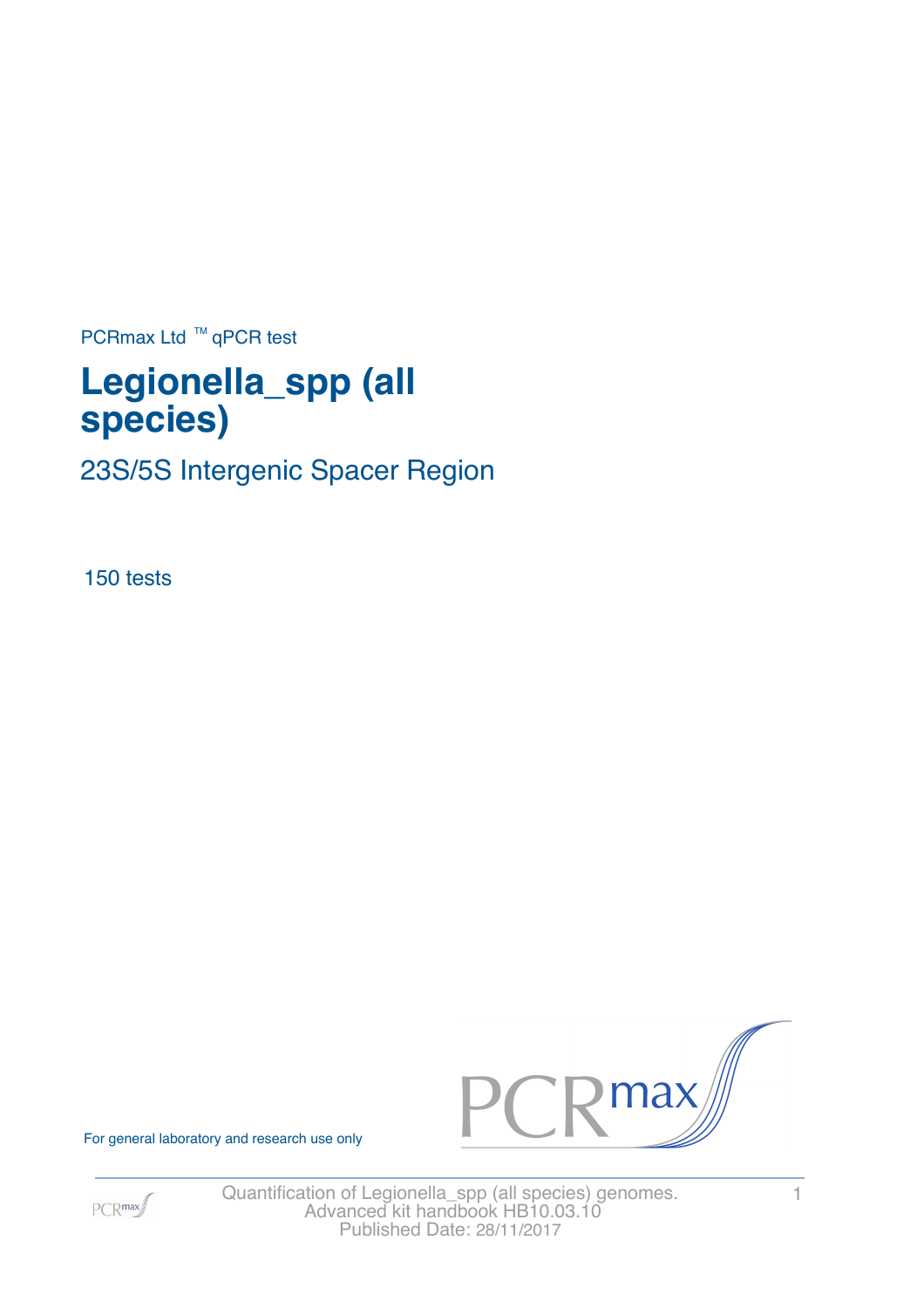# Introduction to Legionella\_spp (all species)

Legionella is a genus of Gram-negative bacterium. This genus contains over 50 species, of which there are 2 which cause pathogenesis in humans; these being L. pneumophila and L. longbeachae. All of these bacteria can cause Legionellosis, which can be a relatively common cause of nosocomial and community acquired pneumonia.

Legionella pneumophila is a flagellated bacterium which is a non-encapsulated, aerobic bacillus of approximately 2um in length with a single, polar flagellum. The genome of this bacterium is over 3Mbp long and encodes for around 3000 genes. There are several serotypes of L. pneumophila, of which serotype 1 is responsible for 70-90% of cases. The natural environment of L. pneumophila is hot and moist with a supply of nutrition from the sediment. These environmental features can be found in storage facilities for drinking water leading to infection of individuals by inhalation. After inhalation L. Pneumophila avoid the defenses of the upper respiratory tract and target the alveolar. Here, macrophages and epithelial cells can be infected by the bacteria via phagocytosis. The generated phagosome does not fuse with the lysosome and so the bacteria avoid destruction. After several hours within the host cell, endosome enclosure allows bacterial multiplication. The bacteria express genes known to be involved in necrosis and exit the host cell and spread intracellularly.

L. pneumophila infection is known as legionellosis which can cause Legionnaires' disease or Pontiac fever. Legionnaires' disease initially presents in fever, headache, aching joints, lack of energy or tiredness that can progress into, cough, diarrhea, nausea, abdominal pain and eventually pneumonia, which can lead to coma and death. Pontiac Fever can cause symptoms including fever, headache, tiredness, loss of appetite, muscle and joint pain, nausea, coughing but usually desists within 5 days without medical treatment. Legionella micdadei is the second most commonly isolated Legionella species and is responsible for approximately 60% of Legionella pneumonias other than those caused by L. pneumophila. The pneumonia caused is a variant of Legionnaires' disease called Pittsburgh Pneumonia and is thought to occur mainly in immunocompromised patients. The natural environment of Legionella longbeachae is in damp soil and is known to infect humans via inhalation of particles from contaminated soil or compost. This bacterium is thought to cause pneumonia in people with diseases of the immune system.

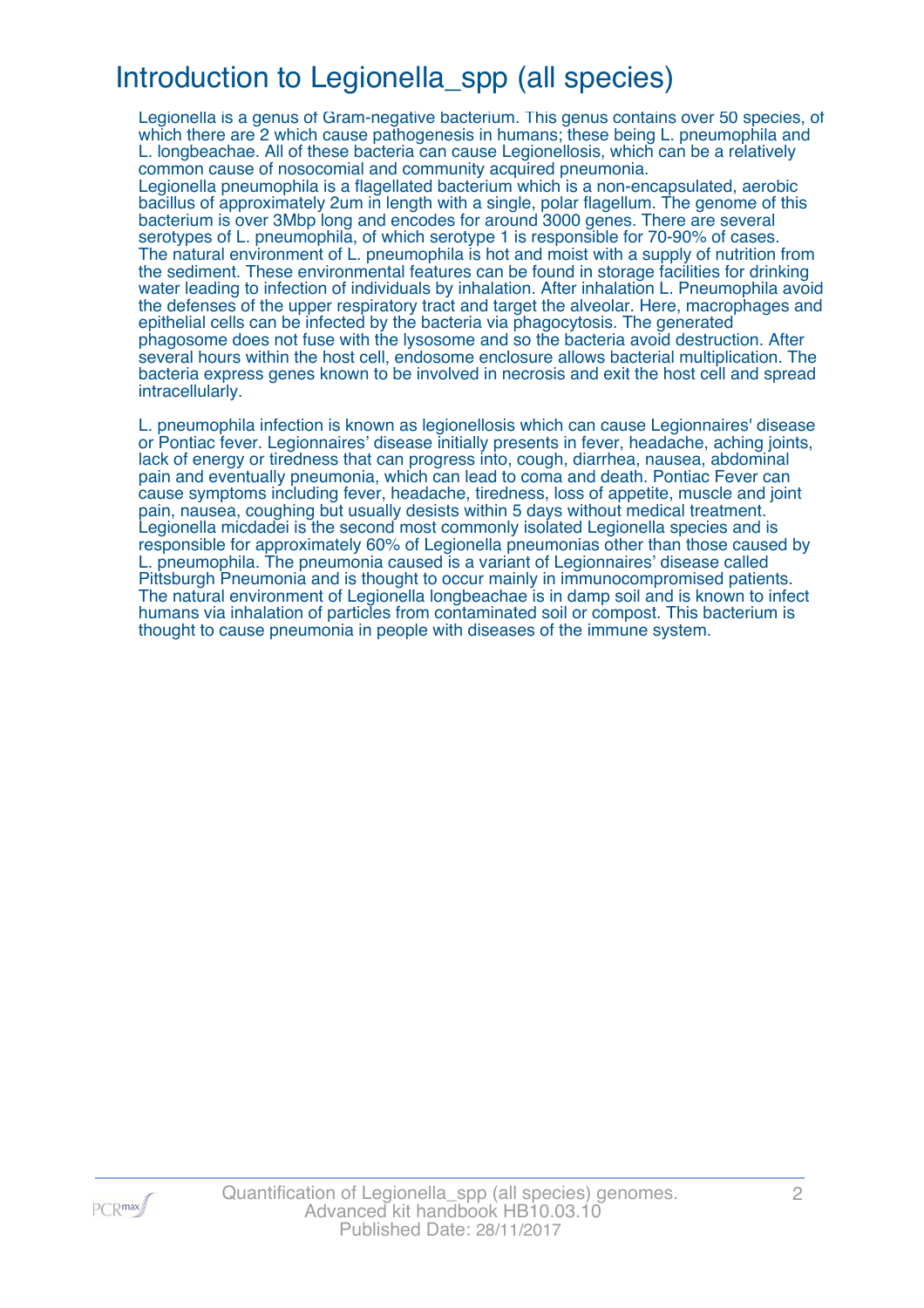

The PCR Max qPCR Kit for Legionella\_spp (all species) (Legionella\_spp) genomes is designed for the in vitro quantification of Legionella\_spp genomes. The kit is designed to have the broadest detection profile possible whilst remaining specific to the Legionella\_spp genome.

The primers and probe sequences in this kit have 100% homology with a broad range of Legionella spp sequences based on a comprehensive bioinformatics analysis.

The 23S/5S intergenic spacer gene, is the ideal target to achieve a broad based detection profile within this family. The primers and probe sequences in this kit have 100% homology with a broad range of clinically relevant reference sequences based on a comprehensive bioinformatics analysis.

If you require further information, or have a specific question about the detection profile of this kit then please send an e.mail to CPtechsupport@coleparmer.com and our bioinformatics team will answer your question.

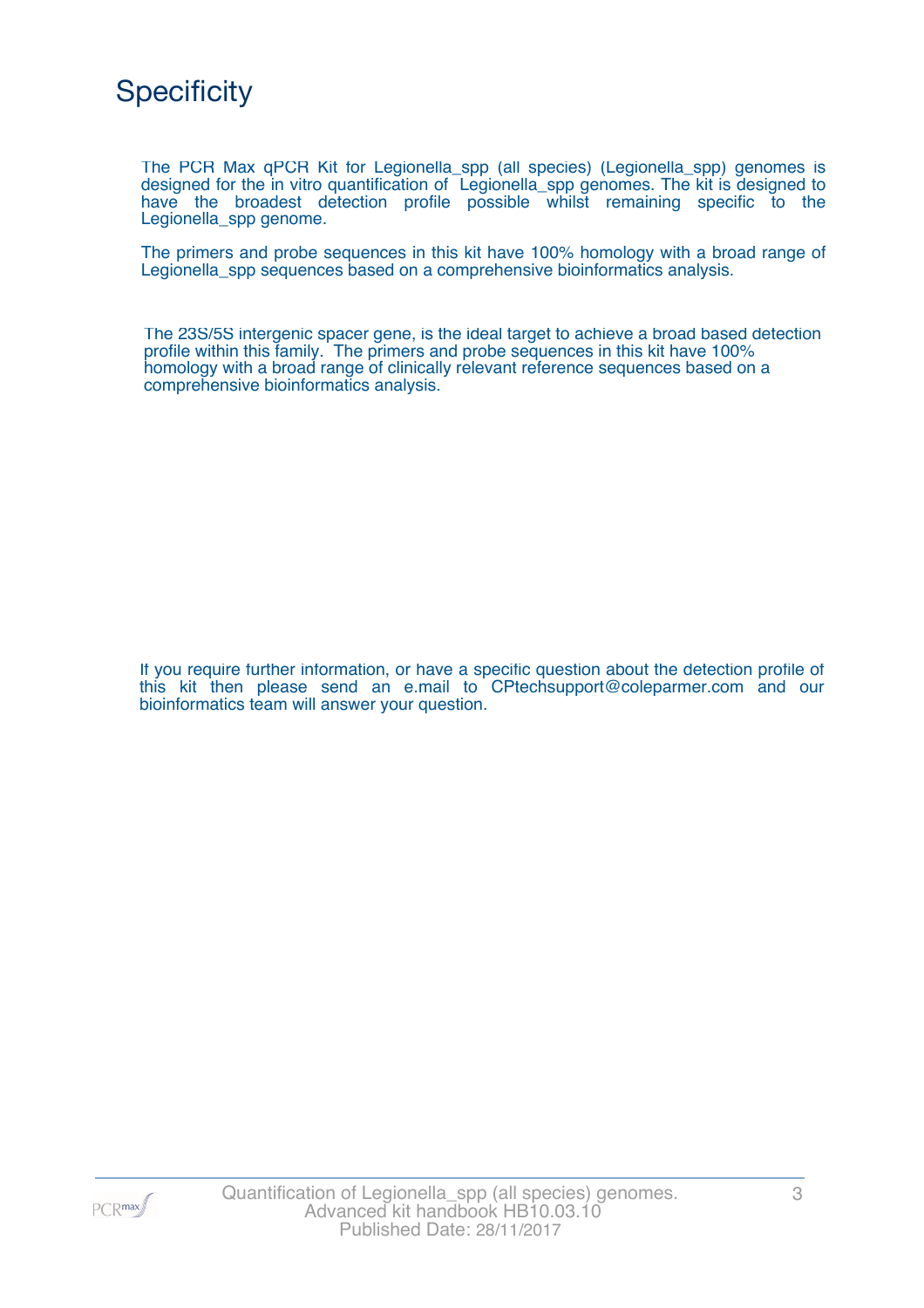## Kit contents

- **Legionella\_spp specific primer/probe mix (150 reactions BROWN)** FAM labelled
- **Legionella\_spp positive control template (for Standard curve RED)**
- **Internal extraction control primer/probe mix (150 reactions BROWN)** VIC labelled as standard
- **Internal extraction control DNA (150 reactions BLUE)**
- **Endogenous control primer/probe mix (150 reactions BROWN)** FAM labelled
- **RNase/DNase free water (WHITE)** for resuspension of primer/probe mixes
- **Template preparation buffer (YELLOW)** for resuspension of and internal extraction control template, positive control template and standard curve preparation

# Reagents and equipment to be supplied by the user

### **Real-time PCR Instrument**

#### **DNA extraction kit**

This kit is designed to work well with all processes that yield high quality DNA with minimal PCR inhibitors.

#### **Lyophilised 2X qPCR Master Mix**

This kit is designed to be compatible with all commercially available master mixes that run with standard cycling conditions.

**Pipettors and Tips**

**Vortex and centrifuge**

### **Thin walled 1.5 ml PCR reaction tubes**

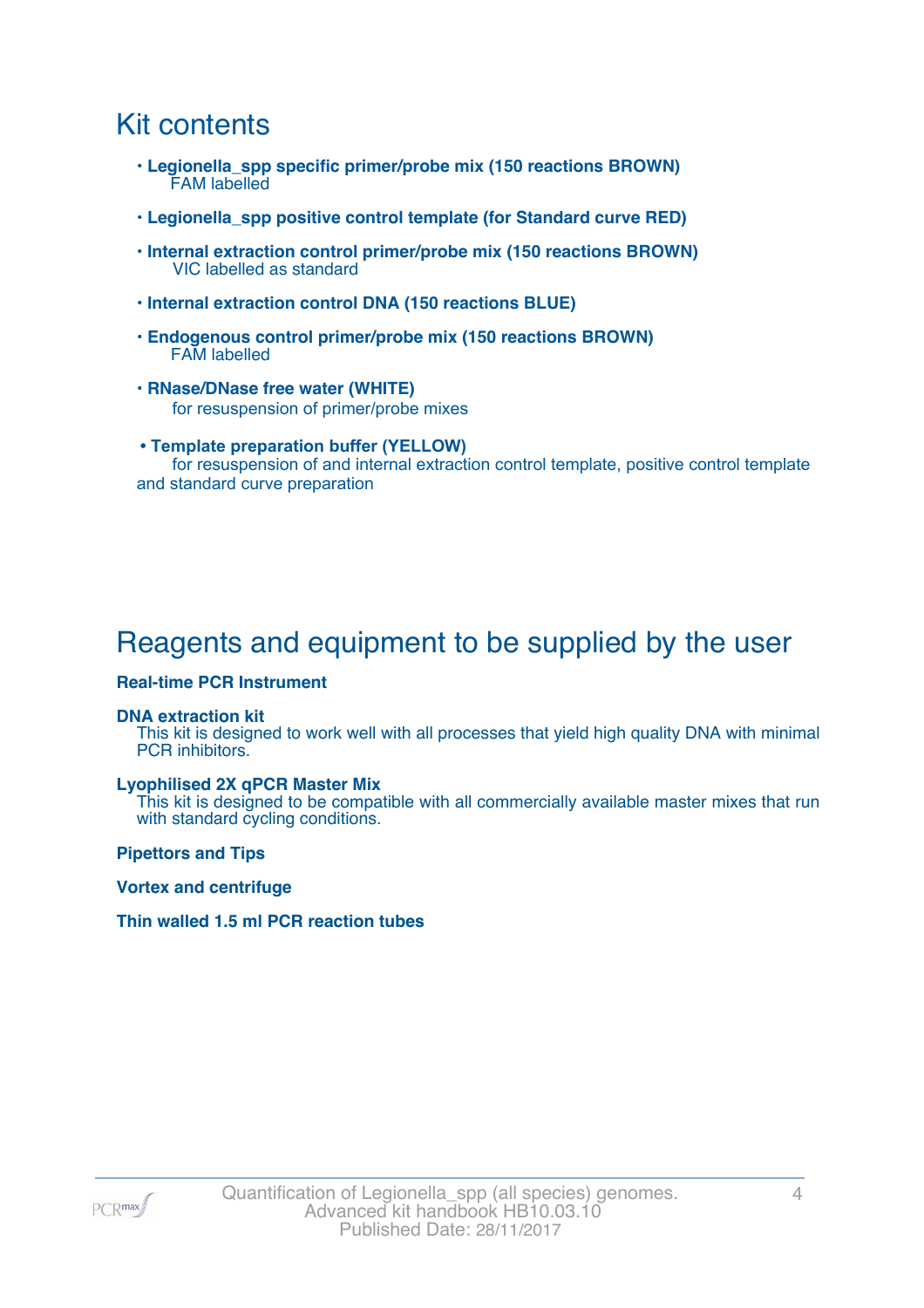### Kit storage and stability

This kit is stable at room temperature but should be stored at -20°C on arrival. Once the lyophilised components have been resuspended they should not be exposed to temperatures above -20ºC for longer than 30 minutes and unnecessary repeated freeze/thawing should be avoided. The kit is stable for six months from the date of resuspension under these circumstances.

If a standard curve dilution series is prepared this can be stored frozen for an extended period. If you see any degradation in this serial dilution a fresh standard curve can be prepared from the positive control.

PCRmax does not recommend using the kit after the expiry date stated on the pack.

### Suitable sample material

All kinds of sample material suited for PCR amplification can be used. Please ensure the samples are suitable in terms of purity, concentration, and DNA integrity (An internal PCR control is supplied to test for non specific PCR inhibitors). Always run at least one negative control with the samples. To prepare a negative-control, replace the template DNA sample with RNase/DNase free water.

### Dynamic range of test

Under optimal PCR conditions PCRmax Legionella\_spp detection kits have very high priming efficiencies of >95% and can detect less than 100 copies of target template.

## Notices and disclaimers

This product is developed, designed and sold for research purposes only. It is not intended for human diagnostic or drug purposes or to be administered to humans unless clearly expressed for that purpose by the Food and Drug Administration in the USA or the appropriate regulatory authorities in the country of use. During the warranty period Master Mix detection kits allow precise and reproducible data recovery combined with excellent sensitivity. For data obtained by violation to the general GLP guidelines and the manufacturer's recommendations the right to claim under guarantee is expired. PCR is a proprietary technology covered by several US and foreign patents. These patents are owned by Roche Molecular Systems Inc. and have been sub-licensed by PE Corporation in certain fields. Depending on your specific application you may need a license from Roche or PE to practice PCR. Additional information on purchasing licenses to practice the PCR process may be obtained by contacting the Director of Licensing at Roche Molecular Systems, 1145 Atlantic Avenue, Alameda, CA 94501 or Applied Biosystems business group of the Applera Corporation, 850 Lincoln Centre Drive, Foster City, CA 94404. In addition, the 5' nuclease assay and other homogeneous amplification methods used in connection with the PCR process may be covered by U. S. Patents 5,210,015 and 5,487,972, owned by Roche Molecular Systems, Inc, and by U.S. Patent 5,538,848, owned by The Perkin-Elmer Corporation.

## **Trademarks**

#### Master Mix™ is a trademark of Cole-Parmer Ltd.

The PCR process is covered by US Patents 4,683,195, and 4,683,202 and foreign equivalents owned by Hoffmann-La Roche AG. BI, ABI PRISM® GeneAmp® and MicroAmp® are registered trademarks of the Applera Genomics (Applied Biosystems Corporation). BIOMEK® is a registered trademark of Beckman Instruments, Inc.; iCycler™ is a registered trademark of Bio-Rad Laboratories, Rotor-Gene is a trademark of Corbett Research. LightCycler™ is a registered trademark of the Idaho Technology Inc. GeneAmp®, TaqMan® and AmpliTaqGold® are registered trademarks of Roche Molecular Systems, Inc., The purchase of the Master Mix reagents cannot be construed as an authorization or implicit license to practice PCR under any patents held by Hoffmann-LaRoche Inc.

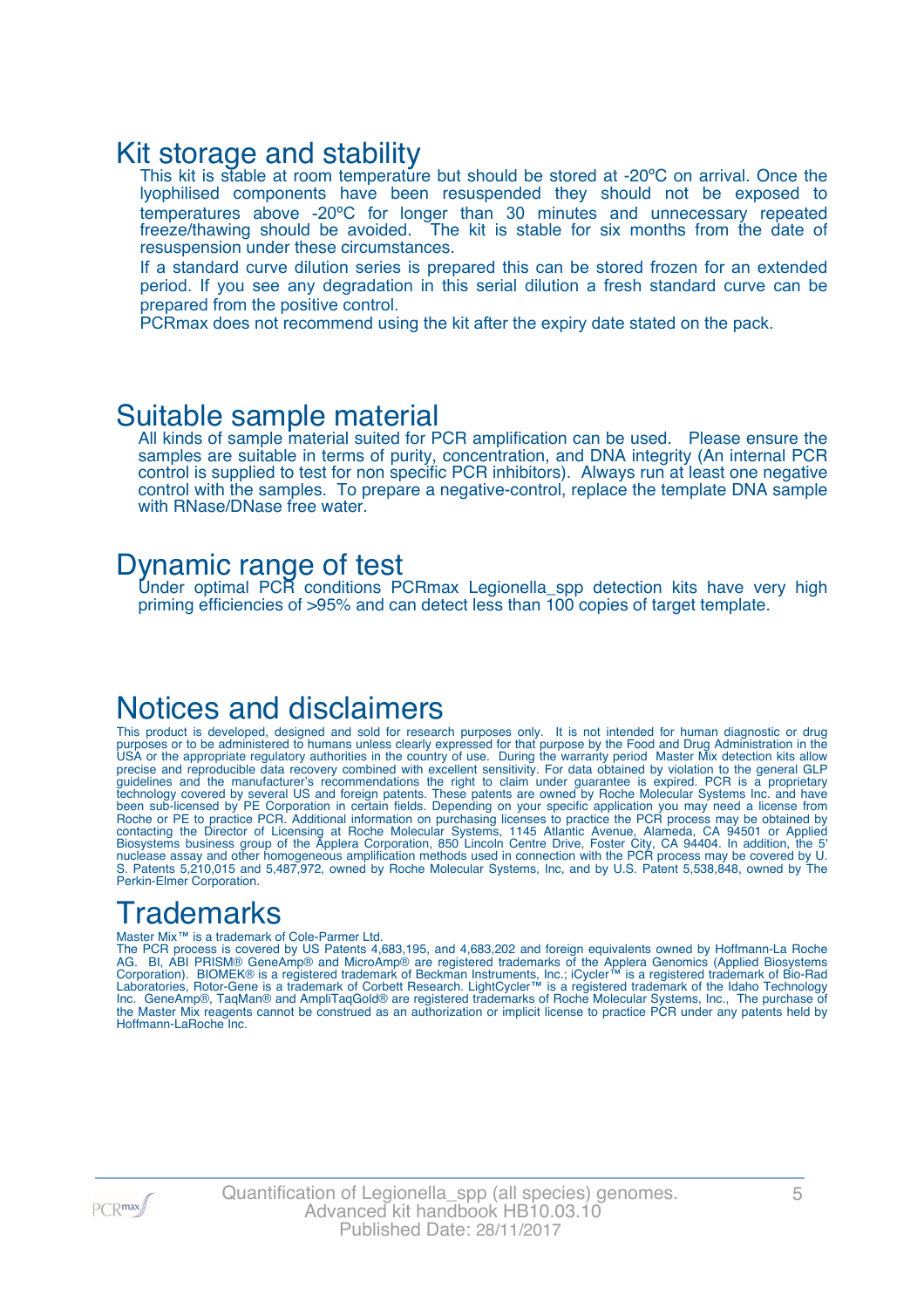## Principles of the test

#### **Real-time PCR**

A Legionella\_spp specific primer and probe mix is provided and this can be detected through the FAM channel.

The primer and probe mix provided exploits the so-called TaqMan® principle. During PCR amplification, forward and reverse primers hybridize to the Legionella\_spp DNA. A fluorogenic probe is included in the same reaction mixture which consists of a DNA probe labeled with a 5`-dye and a 3`-quencher. During PCR amplification, the probe is cleaved and the reporter dye and quencher are separated. The resulting increase in fluorescence can be detected on a range of real-time PCR platforms.

#### **Positive control**

For copy number determination and as a positive control for the PCR set up, the kit contains a positive control template. This can be used to generate a standard curve of Legionella\_spp copy number / Cq value. Alternatively the positive control can be used at a single dilution where full quantitative analysis of the samples is not required. Each time the kit is used, at least one positive control reaction must be included in the run. A positive result indicates that the primers and probes for detecting the target Legionella\_spp gene worked properly in that particular experimental scenario. If a negative result is obtained the test results are invalid and must be repeated. Care should be taken to ensure that the positive control does not contaminate any other kit component which would lead to falsepositive results. This can be achieved by handling this component in a Post PCR environment. Care should also be taken to avoid cross-contamination of other samples when adding the positive control to the run. This can be avoided by sealing all other samples and negative controls before pipetting the positive control into the positive control well.

#### **Negative control**

To validate any positive findings a negative control reaction should be included every time the kit is used. For this reaction the RNase/DNase free water should be used instead of template. A negative result indicates that the reagents have not become contaminated while setting up the run.

Legionella spp DNA is known to be highly prevalent within the air and environment generally and the negative control may therefore give a late positive signal due to environmental contamination. The interpretation of results section of this handbook gives guidance on how to interpret results where environmental contamination is evident.

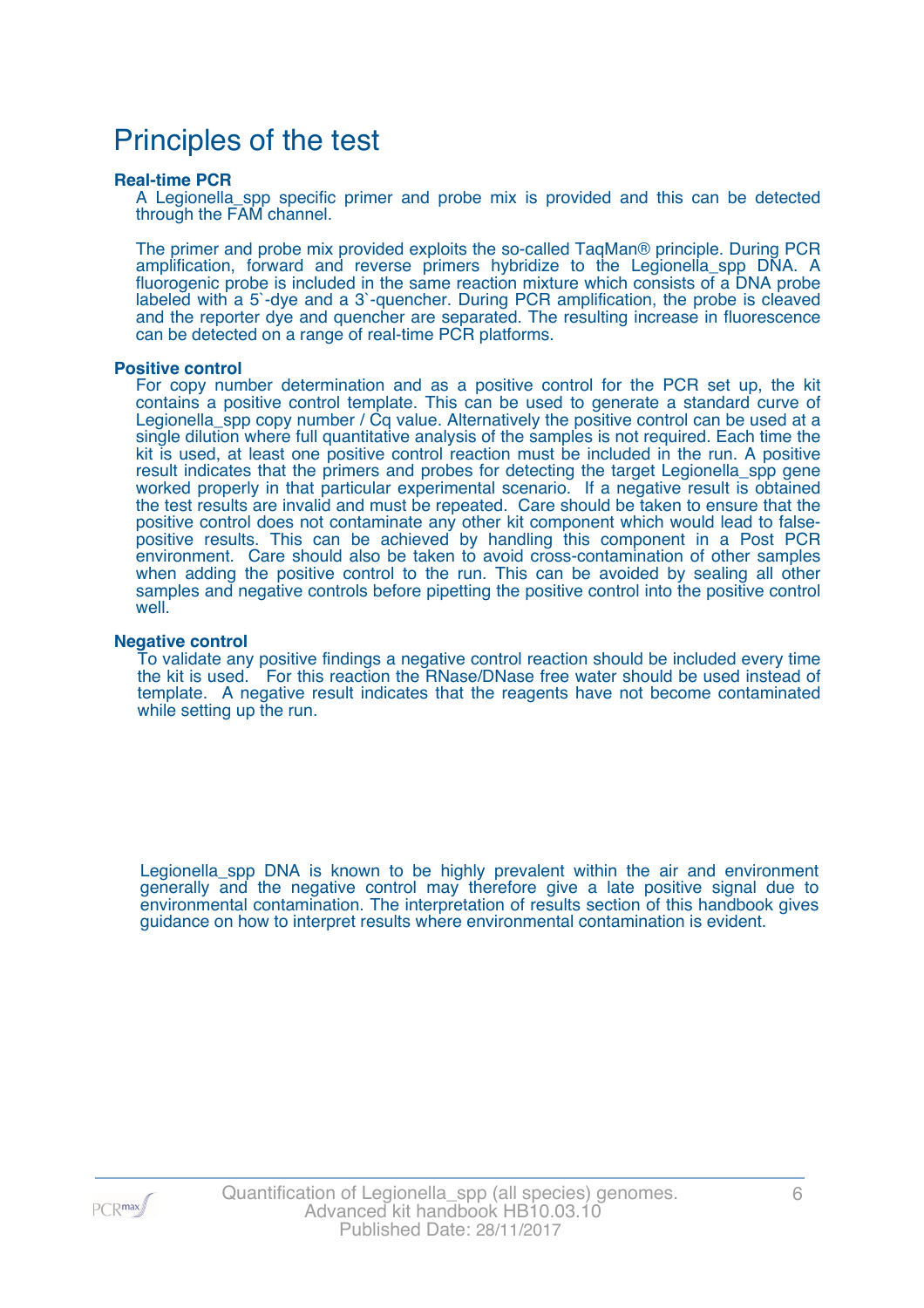#### **Internal DNA extraction control**

When performing DNA extraction, it is often advantageous to have an exogenous source of DNA template that is spiked into the lysis buffer. This control DNA is then co-purified with the sample DNA and can be detected as a positive control for the extraction process. Successful co-purification and real-time PCR for the control DNA also indicates that PCR inhibitors are not present at a high concentration.

A separate primer and probe mix are supplied with this kit to detect the exogenous DNA using real-time PCR. The primers are present at PCR limiting concentrations which allows multiplexing with the target sequence primers. Amplification of the control DNA does not interfere with detection of the Legionella\_spp target DNA even when present at low copy number. The Internal control is detected through the VIC channel and gives a Cq value of 28+/-3.

#### **Endogenous control**

To confirm extraction of a valid biological template, a primer and probe mix is included to detect an endogenous gene. Detection of the endogenous control is through the FAM channel and it is NOT therefore possible to perform a multiplex with the Legionella\_spp primers. A poor endogenous control signal may indicate that the sample did not contain sufficient biological material.

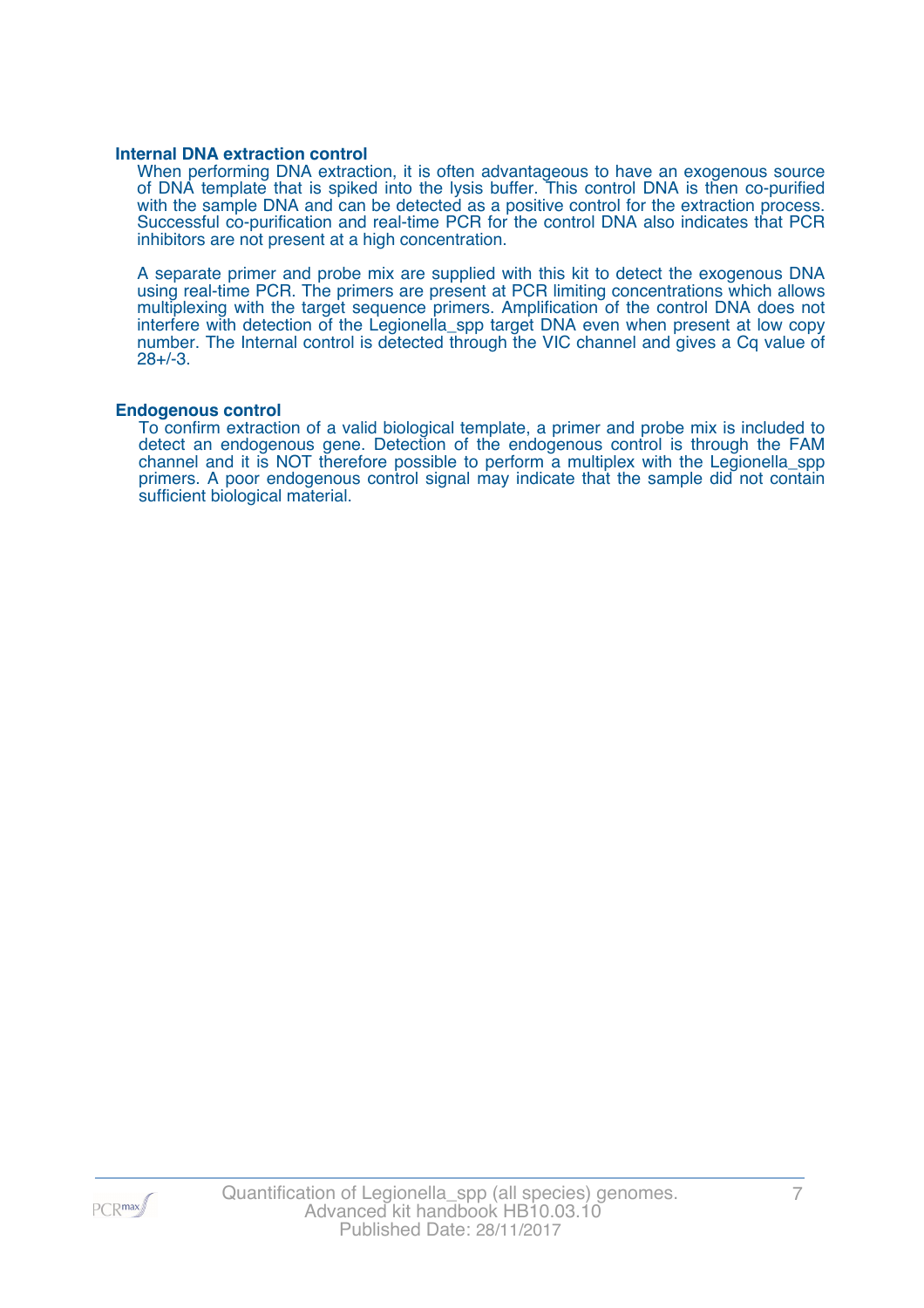### Resuspension Protocol

To minimize the risk of contamination with foreign DNA, we recommend that all pipetting be performed in a PCR clean environment. Ideally this would be a designated PCR lab or PCR cabinet. Filter tips are recommended for all pipetting steps.

- **1. Pulse-spin each tube in a centrifuge before opening.** This will ensure lyophilised primer and probe mix is in the base of the tube and is not spilt upon opening the tube.
- **2. Resuspend the primer/probe mixes in the RNase/DNase free water supplied, according to the table below:**

To ensure complete resuspension, vortex each tube thoroughly.

| Component - resuspend in water                       | Volume   |
|------------------------------------------------------|----------|
| <b>Pre-PCR pack</b>                                  |          |
| Legionella_spp primer/probe mix (BROWN)              | $165$ µl |
| Internal extraction control primer/probe mix (BROWN) | $165$ µl |
| Endogenous control primer/probe mix (BROWN)          | 165 ul   |

**3. Resuspend the internal control template and positive control template in the template preparation buffer supplied, according to the table below:** To ensure complete resuspension, vortex the tube thoroughly.

| Component - resuspend in template preparation buffer |          |  |  |
|------------------------------------------------------|----------|--|--|
| <b>Pre-PCR heat-sealed foil</b>                      |          |  |  |
| Internal extraction control DNA (BLUE)               | $600$ µ  |  |  |
| <b>Post-PCR heat-sealed foil</b>                     |          |  |  |
| Legionella_spp Positive Control Template (RED) *     | $500$ µl |  |  |

\* This component contains high copy number template and is a VERY significant contamination risk. It must be opened and handled in a separate laboratory environment, away from the other components.

## DNA extraction

The internal extraction control DNA can be added either to the DNA lysis/extraction buffer or to the DNA sample once it has been resuspended in lysis buffer.

**DO NOT add the internal extraction control DNA directly to the unprocessed biological sample as this will lead to degradation and a loss in signal.**

- **1. Add 4µl of the Internal extraction control DNA (BLUE) to each sample in DNA lysis/extraction buffer per sample.**
- **2. Complete DNA extraction according to the manufacturers protocols.**

 $PCR$ <sup>max</sup>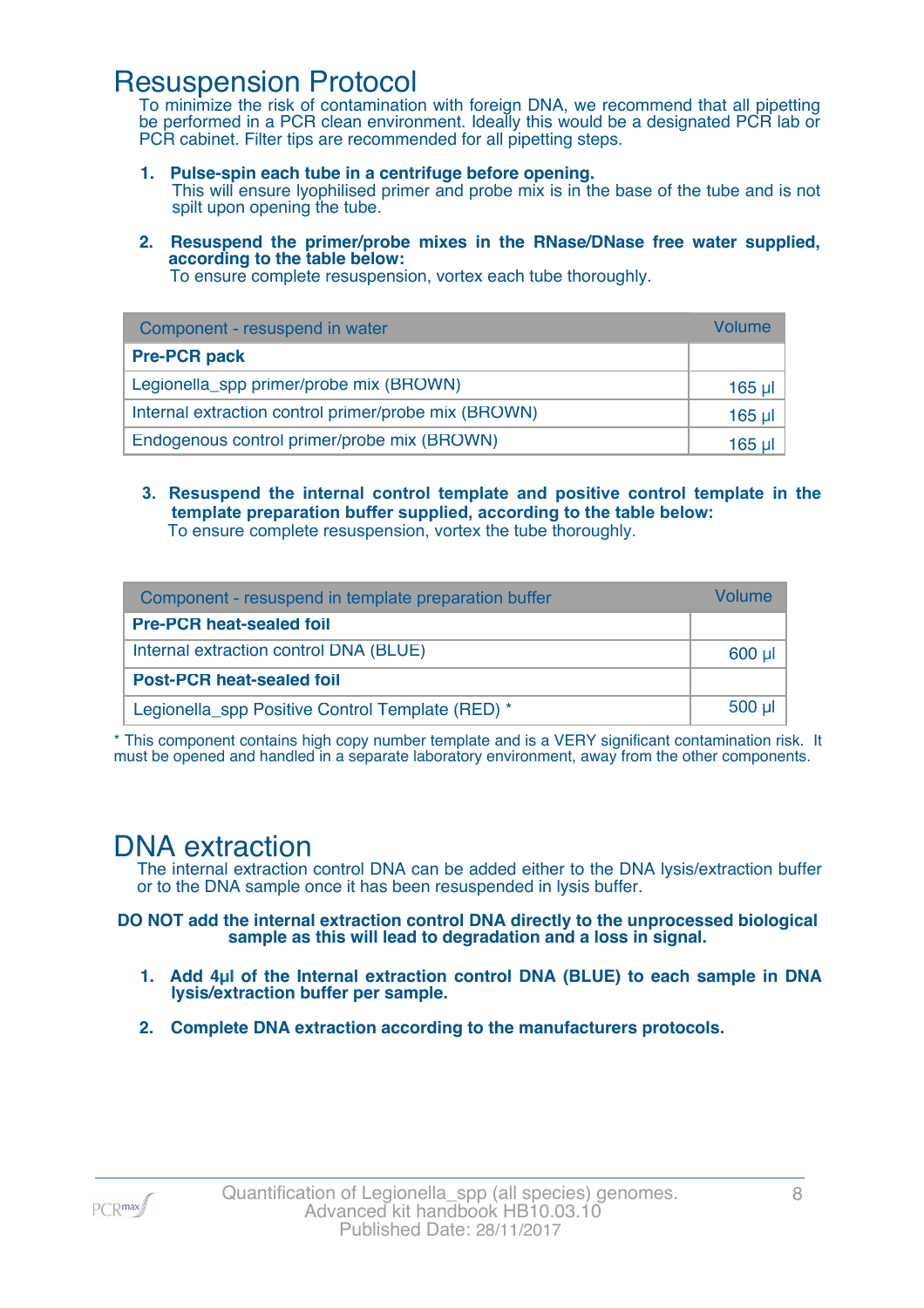# qPCR detection protocol

**1. For each DNA sample prepare a reaction mix according to the table below:** Include sufficient reactions for positive and negative controls.

| Component                                            | Volume          |
|------------------------------------------------------|-----------------|
| Lyophilised 2X qPCR Master Mix                       | 10 <sub>µ</sub> |
| Legionella_spp primer/probe mix (BROWN)              | 1 µl            |
| Internal extraction control primer/probe mix (BROWN) | 1 µl            |
| RNase/DNase free water (WHITE)                       | 3 <sub>µ</sub>  |
| <b>Final Volume</b>                                  | 15 <sub>µ</sub> |

### **2. For each DNA sample prepare an endogenous control reaction according to the table below (Optional):**

This control reaction will provide crucial information regarding the quality of the biological sample.

| Component                                   | Volume       |
|---------------------------------------------|--------------|
| Lyophilised 2X qPCR Master Mix              | 10 ul        |
| Endogenous control primer/probe mix (BROWN) | 1 ul         |
| RNase/DNase free water (WHITE)              | $4 \mu$      |
| <b>Final Volume</b>                         | <u>15 ul</u> |

- **3. Pipette 15µl of each mix into individual wells according to your real-time PCR experimental plate set up.**
- **4. Prepare sample DNA templates for each of your samples.**
- **5. Pipette 5µl of DNA template into each well, according to your experimental plate set up.**

For negative control wells use 5µl of RNase/DNase free water. The final volume in each well is 20ul.

**6. If a standard curve is included for quantitative analysis prepare a reaction mix according to the table below:**

| Component                               | Volume   |
|-----------------------------------------|----------|
| Lyophilised 2X qPCR Master Mix          | $10 \mu$ |
| Legionella_spp primer/probe mix (BROWN) | 1 $\mu$  |
| RNase/DNase free water (WHITE)          | 4 $\mu$  |
| <b>Final Volume</b>                     | 15 $\mu$ |

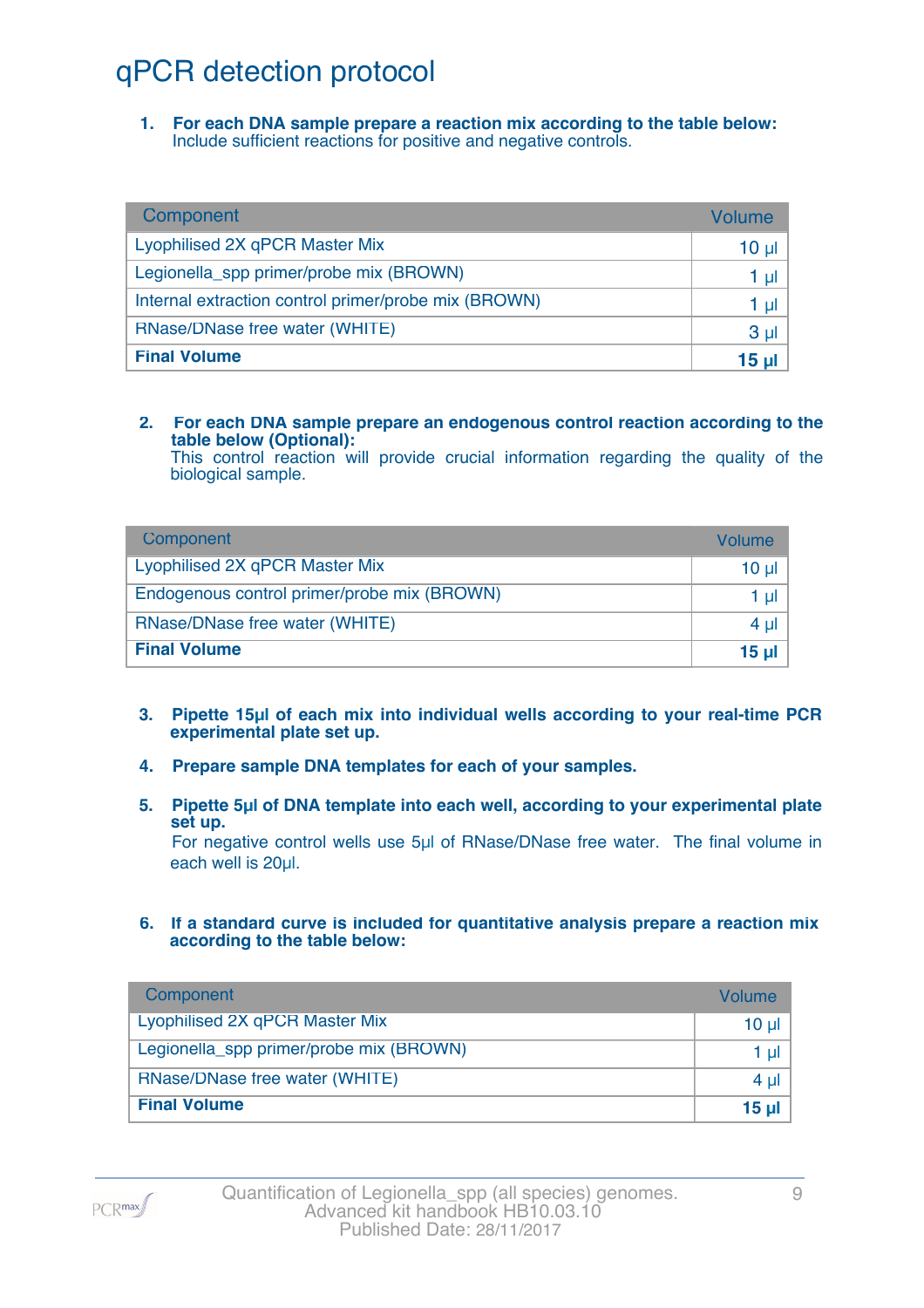### **7. Preparation of standard curve dilution series.**

- 1) Pipette 90µl of template preparation buffer into 5 tubes and label 2-6
- 2) Pipette 10µl of Positive Control Template (RED) into tube 2
- 3) Vortex thoroughly
- 4) Change pipette tip and pipette 10µl from tube 2 into tube 3
- 5) Vortex thoroughly

Repeat steps 4 and 5 to complete the dilution series

| <b>Standard Curve</b>         | <b>Copy Number</b>     |
|-------------------------------|------------------------|
| Tube 1 Positive control (RED) | $2 \times 10^5$ per µl |
| Tube 2                        | $2 \times 10^4$ per µl |
| Tube 3                        | $2 \times 10^3$ per µl |
| Tube 4                        | $2 \times 10^2$ per µl |
| Tube 5                        | 20 per µl              |
| Tube 6                        | 2 per µl               |

**8. Pipette 5µl of standard template into each well for the standard curve according to your experimental plate set up.** The final volume in each well is 20µl.

# qPCR amplification protocol

Amplification conditions using Lyophilised 2X qPCR Master Mix.

| <b>Step</b> |                          | <b>Time</b>     | <b>Temp</b> |
|-------------|--------------------------|-----------------|-------------|
|             | Enzyme activation        | 2 min           | 95 °C       |
| Cycling x50 | <b>Denaturation</b>      | 10 <sub>s</sub> | 95 °C       |
|             | <b>DATA COLLECTION *</b> | 60 <sub>s</sub> | 60 °C       |

\* Fluorogenic data should be collected during this step through the FAM and VIC channels

PCR<sub>max</sub>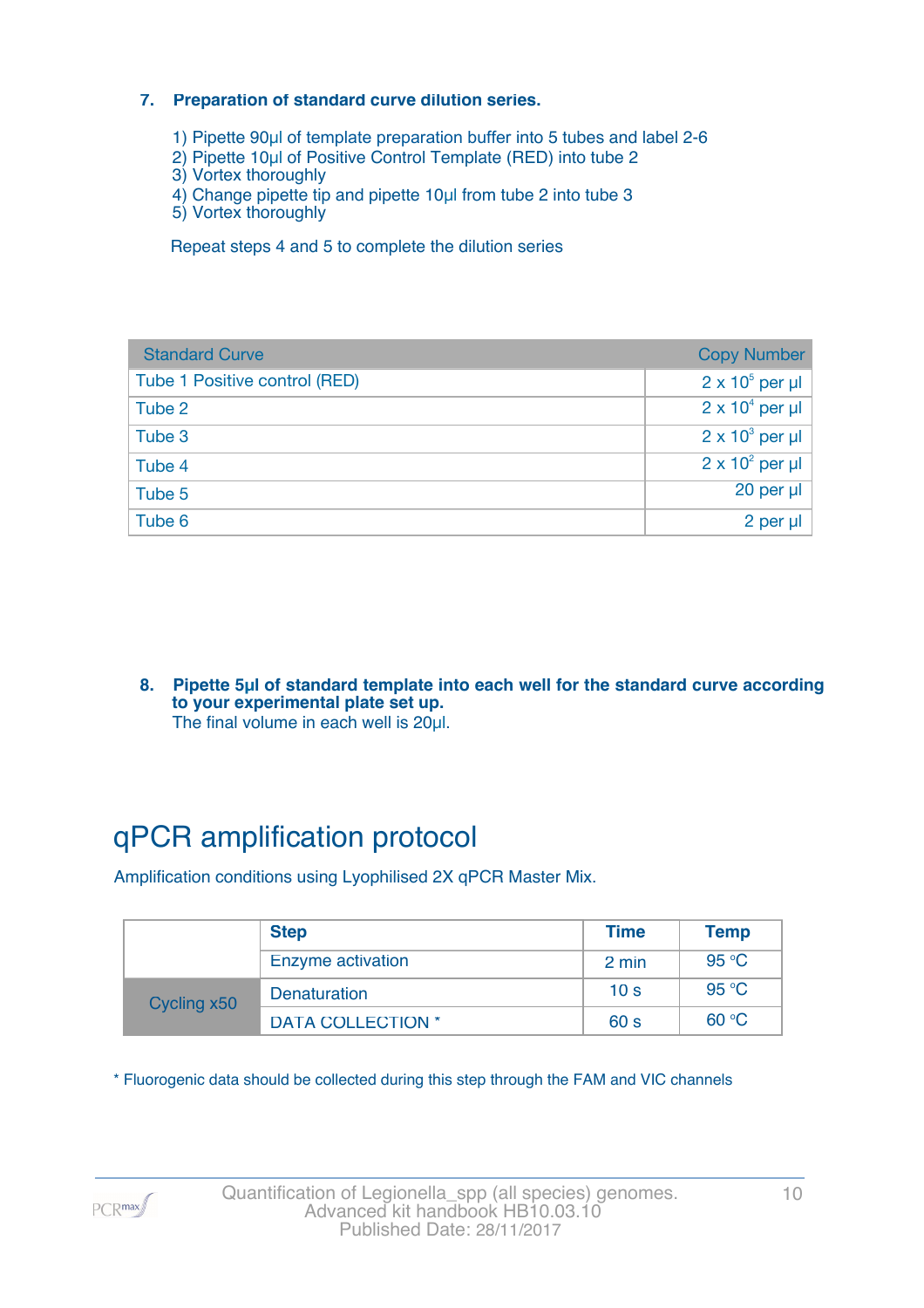# Interpretation of Results

| <b>Target</b><br>(FAM) | <b>Internal</b><br>control<br>(NIC) | <b>Positive</b><br>control | <b>Negative</b><br>control | Interpretation                                                                                                  |
|------------------------|-------------------------------------|----------------------------|----------------------------|-----------------------------------------------------------------------------------------------------------------|
| $\leq 30$              | $+ 1 -$                             | ÷                          |                            | <b>POSITIVE QUANTITATIVE RESULT</b><br>calculate copy number                                                    |
| > 30                   | ÷                                   | ٠                          |                            | <b>POSITIVE QUANTITATIVE RESULT</b><br>calculate copy number                                                    |
| > 30                   |                                     | ÷                          |                            | <b>POSITIVE QUALITATIVE RESULT</b><br>do not report copy number as this<br>may be due to poor sample extraction |
|                        | ÷                                   | ٠                          |                            | <b>NEGATIVE RESULT</b>                                                                                          |
| $+ 1 -$                | $+ 1 -$                             | ٠                          | $\leq 35$                  | <b>EXPERIMENT FAILED</b><br>due to test contamination                                                           |
| $+ 1 -$                | $+1$                                | ÷                          | > 35                       | $\star$                                                                                                         |
|                        |                                     | ÷                          |                            | <b>SAMPLE PREPARATION FAILED</b>                                                                                |
|                        | $+  / -$                            |                            |                            | <b>EXPERIMENT FAILED</b>                                                                                        |

Positive control template (RED) is expected to amplify between Cq 16 and 23. Failure to satisfy this quality control criterion is a strong indication that the experiment has been compromised.

\*Where the test sample is positive and the negative control is positive with a  $Cq > 35$ , the sample must be reinterpreted based on the relative signal strength of the two results:



**Sample**  $\left/ \right/$  Negative control  $\Delta Cq < 3$ SAMPLE NEGATIVE

If the sample amplifies  $> 3$  Cq earlier than the negative control then the sample should be reinterpreted (via the table above) with the negative control verified as negative.

If the sample amplifies  $<$  3 Cq earlier than the negative control then the positive sample result is invalidated and a negative call is the correct result.